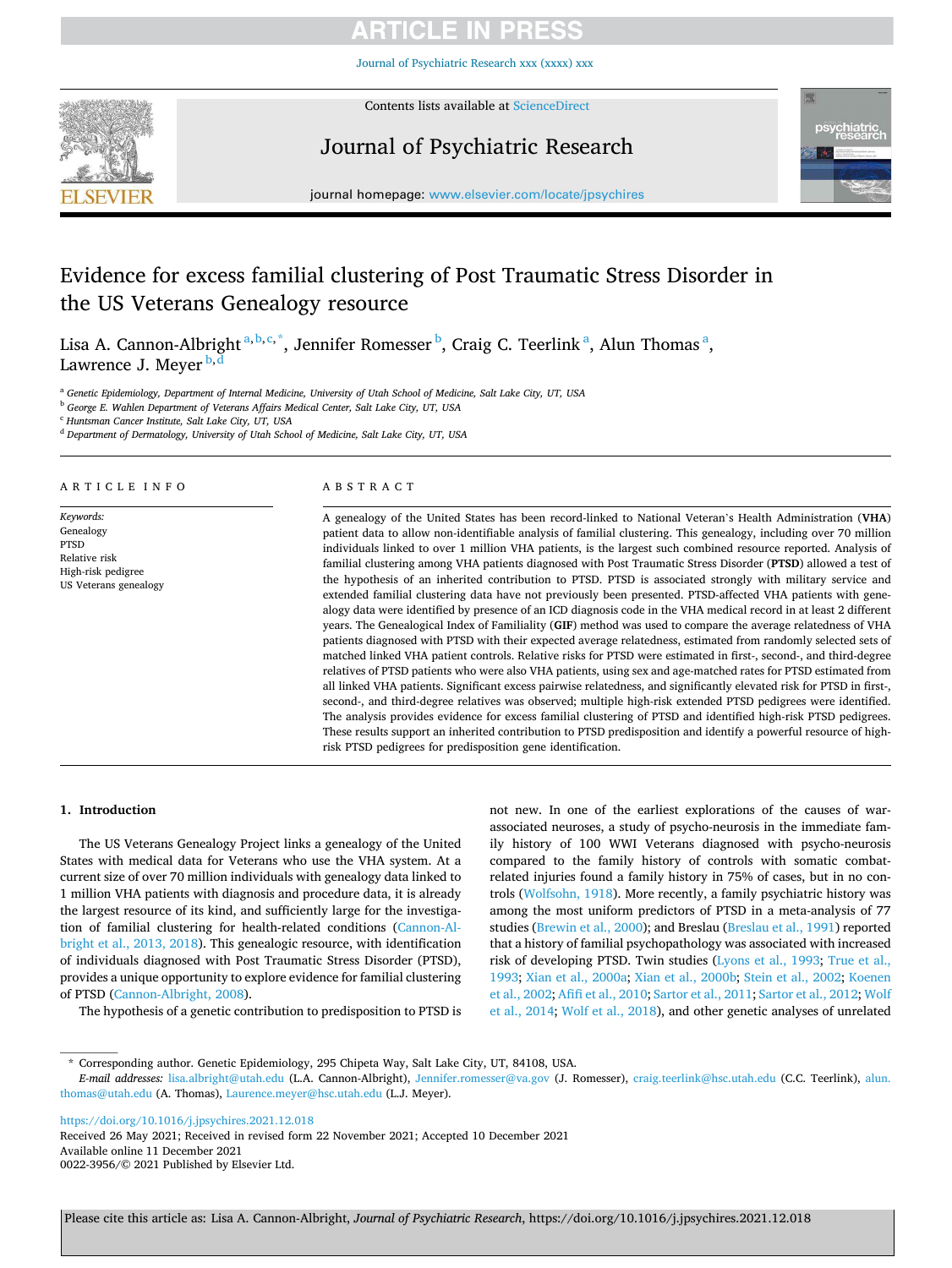#### *L.A. Cannon-Albright et al.*

## PTSD patients [\(Almli et al., 2014](#page-4-0); [Voisey et al., 2014;](#page-5-0) [Ashley-Koch et al.,](#page-4-0)

[2015\)](#page-4-0) have shown evidence for a genetic contribution to PTSD.

Using a unique VHA resource, we present analysis of close and distant genetic relationships among individuals diagnosed with PTSD. This analysis of familial clustering of PTSD in a population of US Veterans showed excess pairwise relatedness of PTSD cases, observed significantly elevated risks for PTSD in relatives, and identified multiple extended high-risk pedigrees; these findings suggest an inherited component to predisposition to PTSD.

### **2. Materials and methods**

### *2.1. US Veterans Genealogy*

Genealogical data for over 70 million individuals gathered from public sources have been linked into an initial genealogy that represents 20–25% of the population of the United States ([Cannon-Albright et al.,](#page-4-0)  [2013, 2018](#page-4-0)). The demographic data for 13 million Veterans registered by the Veterans Health Administration (VHA) System was evaluated to record-link to this current US genealogy data using specific software tools included in GenMergeDB [\(http://www.pleiades-software.com](http://www.pleiades-software.com)), which has been used to create, and link records to, multiple genealogic resources for decades [\(Cannon-Albright et al., 2018](#page-4-0)). Approximately 1 million of the VHA patients were linked to a unique individual in the genealogy. After this initial record linking, no individual identifying data was used; informed consent was waived. A total of 284,382 of these linked VHA patients have extensive genealogy data, including at least 6 of their 14 immediate ancestors (both parents, and all 4 grandparents); many have much more genealogy data. This study analyzed these 284, 382 VHA patients and their over 3 million ancestors, providing sufficient numbers of both close and distant relatives for appropriate genetic analysis. Access to over 300 million coded diagnoses or medical procedures linked to the 1 million VHA patients with linked genealogy (who remained unidentified) was approved by the Institutional Review Board and an oversight committee for the VHA resource.

The US Veterans Genealogy Resource currently includes VHA patients born in every state of the US. Among the  $\sim$  1 million VHA patients with any linked genealogy data, 67,926 (6.5%) were female. We observed a similar percentage of among those 284,382 Veterans who link to an individual with at least 6 ancestors in the US Veterans Genealogy (4.5%). There are patients with genealogy identified in all 23 VHA Veterans Integrated Service Networks in 2017 (VISNs or local VHA health care providers) across the U.S. Approximately 81% of the linked VHA patients have VISN data, and among those, the largest numbers of linked VHA patients were in VISN 8 (Florida, Puerto Rico, US Virgin Islands; n = 71,238), VISN 23 (Illinois, Iowa, Minnesota, Nebraska, North and South Dakota;  $n = 64,763$ ), and VISN 16 (Arkansas, Louisiana, Mississippi, Oklahoma, Texas;  $n = 59,142$ ). The birth years for VHA patients linked to genealogy data ranged from the 1890s to the 1990s. There was a large peak of births for the 972,306 linked males for the birth years 1921–1930 (24% of all linked males born in this range) and a peak for the 67,926 linked females for birth years 1951–1960 (20% of all linked females born in this range).

### *2.2. Identification of VHA patients diagnosed with PTSD*

The VHA has an electronic medical record system at most VHA medical centers for both inpatient and outpatient care that has been used since 1994; these data were used to assign health-related phenotypes to the linked Veterans who use, or have used, the VHA system for care. For this analysis, the presence of International Classification of Disease (ICD) Revision 9 (309.81) or Revision 10 (F43.1) diagnostic coding for PTSD recorded in at least 2 different years was used to identify affected Veterans. To increase the homogeneity of the PTSD phenotype, patients with an additional diagnosis of schizophrenia (ICD9 295 or ICD 10 F20) or bipolar disorder (ICD 9296.0–296.1, 296.4–296.8 or ICD10 F31) in at

#### least 2 different years were excluded from this study of PTSD.

#### *2.3. Genealogical index of familiality test for excess relatedness*

The Genealogical Index of Familiality (GIF) method tests for excess relatedness, or excess familial clustering among individuals. It was originally created and used with the Utah Population Database (UPDB), the first US genealogical resource used in research ([Cannon-Albright,](#page-4-0)  [2008;](#page-4-0) [Skolnick, 1980\)](#page-5-0), and has previously been used to establish evidence for many disease phenotypes, including cancer ([Cannon et al.,](#page-4-0)  [1982; Cannon-Albright et al., 1994](#page-4-0); [Albright et al., 2012;](#page-4-0) [Teerlink et al.,](#page-5-0)  [2012\)](#page-5-0); heart disease ([Horne et al., 2004](#page-4-0), [2006\)](#page-4-0); orthopedic disorders ([Tashjian et al., 2009](#page-5-0); [Patel et al., 2011,](#page-5-0) [2012](#page-5-0)); and chronic fatigue syndrome [\(Albright et al., 2011\)](#page-4-0), among many others. The GIF has also been used to analyze some phenotypes in earlier, smaller versions of the US Veterans Genealogy Resource analyzed here ([Cannon-Albright et al.,](#page-4-0)  [2013, 2018](#page-4-0)).

The GIF statistic measures the average pairwise relatedness for a set of individuals. The pairwise relatedness is measured using the Malécot coefficient of kinship [\(Malecot, 1948](#page-5-0)), which is computed from pedigree information and estimates genetic relatedness. The coefficient of kinship estimates the probability that two alleles at a locus are identical by descent (inherited from a common ancestor) in a pair of individuals. All possible paths of relatedness are considered in the calculation of the kinship; most pairwise relationships between individuals in a large population-based genealogy are genetic distance  $= 0$  (unrelated). The GIF statistic is the mean pairwise coefficient of kinship for all possible pairs of cases and is multiplied by  $10<sup>5</sup>$ .

The GIF test allows comparison of the average pairwise relatedness of a group of individuals (e.g. PTSD cases) to the average relatedness of a group of similar individuals in the same population (representing the *expected* pairwise relatedness of the cases). To estimate the mean *expected* pairwise relatedness for the VHA PTSD cases in the population, 1000 sets of matched VHA controls were randomly selected and analyzed; with 1 matched control selected for each case in each of the 1000 sets. Each set of matched controls was randomly selected from the population of all VHA patients with linked genealogy; controls were matched to cases for sex and 10-year-birth year ranges. The empirical significance of the GIF test was obtained by comparison of the case GIF statistic to the distribution of the 1000 mean control GIF statistics. This comparison of average pairwise relatedness allows a test for excess relatedness or familial clustering; that is, whether the VHA patients diagnosed with PTSD have significantly higher pairwise relatedness than expected in the VHA population, as measured in similar groups of sex- and birth year-matched VHA patients selected randomly from all VHA patients with genealogy data. The GIF test does not, however, allow determination of whether the familial clustering observed is due to environmental factors, genetic factors, or some combination of both. In order to consider whether familial clustering is primarily due to shared exposures, or behavior, among close relatives, the GIF method includes a distant relatedness test, termed dGIF. The dGIF test is performed as the GIF test, but all relationships that are closer than thirddegree (e.g. first cousins) are ignored. The dGIF ignores relationships most affected by shared environment or behavior, and tests for the presence of excess distant relatedness only; significant evidence for excess distant relatedness is strongly suggestive of a genetic contribution.

#### *2.4. Relative Risks in Relatives*

The estimation of relative risk (RR) in relatives provides the more traditional test for evidence of inherited effects. Evidence for an inherited contribution to a phenotype is supported when both close and distant relatives show evidence of elevated risk for the phenotype. RRs for PTSD were estimated among first-, second- and third-degree relatives to test for familial clustering as follows. All 284,382 patients in the US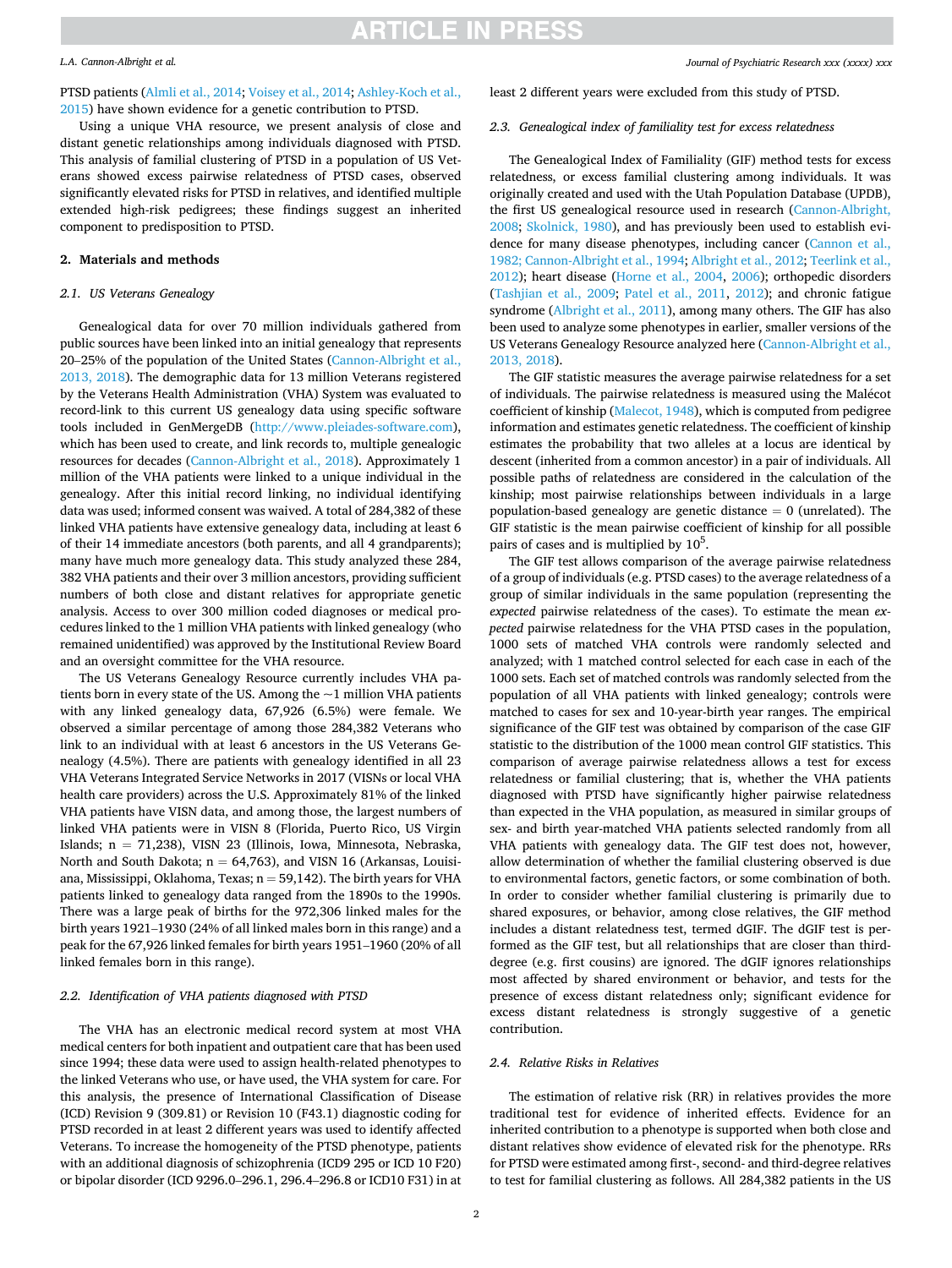#### *L.A. Cannon-Albright et al.*

Veterans Genealogy with genealogy data including at least both parents and all 4 grandparents were assigned to one of 35 cohorts based on birth year (in 10-year groups) and recorded sex. To estimate the cohortspecific rates of PTSD, the total number of linked VHA patients in each cohort was counted, and the total number of these linked VHA patients diagnosed with PTSD was counted. The cohort-specific rate of PTSD was estimated as the number of PTSD cases among the linked VHA patients in each cohort, divided by the total number of linked VHA patients in the cohort. Expected numbers of first-degree relatives with PTSD, for example, were estimated by counting the number of firstdegree relatives who were VHA patients with genealogy data by cohort (without duplication), and summing the cohort-specific rate for each first-degree relative. Observed numbers of PTSD cases among relatives were counted without duplication. RRs were estimated similarly for each degree of relationship as the observed/expected number of PTSD patients; 95% confidence intervals for the RR were calculated using the method of [Agresti \(1990\).](#page-4-0) First-degree relatives include parents, siblings and offspring; second-degree relatives are the first-degree relatives of the first-degree relatives (e.g. uncle, grandmother); third-degree relatives are the first-degree relatives of the second-degree relatives (e.g. first cousin, great grandfather).

#### *2.5. Identification of high-risk PTSD pedigrees*

To identify high-risk pedigrees, all relationships among all VHA patients diagnosed with PTSD were considered. Definition of all ancestors for each case allowed the identification of all clusters of related PTSD cases; the nearest common ancestor or pair of ancestors was identified for each independent cluster of related cases. No completely overlapping clusters were considered, but some cases could appear in more than 1 such cluster (or pedigree). For a given founder of a set of related PTSD patients, the observed PTSD cases among VHA patients who were descendants of the founder were counted. The expected number of PTSD patients among the members of a pedigree was estimated by summing the cohort-specific rate of PTSD for all descendants who were linked VHA patients. A comparison of the number of observed to expected linked VHA cases among the descendants in each pedigree was made; a pedigree was considered high-risk for PTSD if a statistically significant excess of PTSD patients was observed (p *<* 0.05).

#### **3. Results**

In the US Veterans Genealogy resource, 22,071 patients had genealogy data for at least 6 immediate ancestors (both parents, and all 4 grandparents) and had an ICD9 or ICD10 code indicating a diagnosis of PTSD in at least two different diagnosis years. Of these VHA patients diagnosed with PTSD, 2369 who also had a diagnosis of schizophrenia or bipolar disorder were excluded, for a total of 19,702 VHA PTSD patients with genealogy data analyzed. 1168 (6%) were female and 18,534 male. The birth year distribution for the VHA patients diagnosed with PTSD ranged from 1900 to the early 1990s.

#### *3.1. Genealogical index of familiality test for excess relatedness*

Table 1 summarizes the results for the GIF analysis of PTSD. The GIF test summary includes the sample size (n), the GIF statistic for the cases (case GIF), the mean of the 1000 sets of matched VHA controls (mean control GIF), the empirical significance for the comparison of the overall GIF (empirical GIF p), the distant GIF statistic for the cases (case dGIF), the mean dGIF of the 1000 sets of matched VHA controls (mean control dGIF), and the empirical significance for the comparison of the dGIF (empirical dGIF p). The average pairwise relatedness for the 19,702 PTSD patients was significantly higher than expected for the VHA patient population (p *<* 0.023); however, when relationships closer than third degree (first cousins) were ignored, the average pairwise relatedness of the PTSD patients was not elevated over expected relatedness in the linked VHA population ( $p = 0.909$ ).

### *3.2. Relative risks in relatives*

Estimated RRs for PTSD among the relatives of PTSD patients (who are also VHA patients) are shown in Table 2, which includes the type of relative, the total number of relatives of that type who were linked VHA patients (n), the number of PTSD patients observed in the relatives (obs), the expected number of relatives with PTSD (exp), the estimated RR, the 1-tailed significance of the RR test (p value), and the 95% confidence interval for the RR (95% CI). RRs for PTSD were significantly elevated among first-to third-degree relatives of PTSD patients. RRs in seconddegree relatives in this resource are problematic because there are fewer observations that cross generations given the narrow window of view to diagnosis in the current resource (data from the early 1990s). Many first- (siblings) and third-degree (cousins) relatives belong to the same generation, but few second-degree relatives do (except halfsiblings). As seen in Table 2, the number of second-degree relatives is smaller than the number of first- and third-degree relatives.

### *3.3. High-risk pedigrees*

11,840 clusters of related PTSD cases were identified, including from 2 to 44 related cases; 1004 of these exhibited a significant excess of PTSD among the descendants who were VHA patients (p *<* 0.05) and included from 2 to 17 related cases. [Fig. 1](#page-3-0) shows an example high-risk PTSD pedigree identified in the US Veterans Genealogy Resource. The pedigree includes 9 related VHA PTSD patients, only 4 cases were expected  $(p = 0.009)$ . The pedigree founder was born in the early 1700s and has 1177 total descendants in the genealogy, and 37 VHA linked patients among those descendants.

#### **4. Discussion**

PTSD is a mental disorder that can develop after exposure to a traumatic event; such events might include a violent assault, a natural disaster, an accident, or combat, among other forms of violence. Exposure to such events is not particularly uncommon; over 50% of US adults experience a traumatic event at least once in their life, but most do not

#### **Table 2**

Estimated RRs for PTSD among first-, second- and third-degree relatives of 19,702 VHA patents diagnosed with PTSD.

| Relative | n    | obs | exp   | RR   | p value  | 95% CI     |
|----------|------|-----|-------|------|----------|------------|
| First    | 5608 | 621 | 435.8 | 1.42 | < 0.0001 | 1.31, 1.54 |
| Second   | 4907 | 421 | 325.0 | 1.30 | < 0.0001 | 1.17, 1.43 |
| Third    | 6124 | 515 | 382.3 | 1.35 | < 0.0001 | 1.23, 1.47 |

**Table 1** 

Genealogical Index of Familiality (GIF) analysis of 19,702 VHA patients diagnosed with PTSD.

| Cases       | n      | Mean                  |                                            |           |              | Mean                                           |                                    |  |
|-------------|--------|-----------------------|--------------------------------------------|-----------|--------------|------------------------------------------------|------------------------------------|--|
|             |        | Case<br>$\sim$<br>GIF | control<br>$\overline{\phantom{a}}$<br>GIF | empirical | case<br>dGIF | control<br>$\overline{\phantom{a}}$<br>$d$ GIF | empirical<br>میں ساتھ ہے۔<br>مناسب |  |
| <b>PTSD</b> | 19,702 | .101                  | .095                                       | 0.023     | .044         | .046                                           | 0.909                              |  |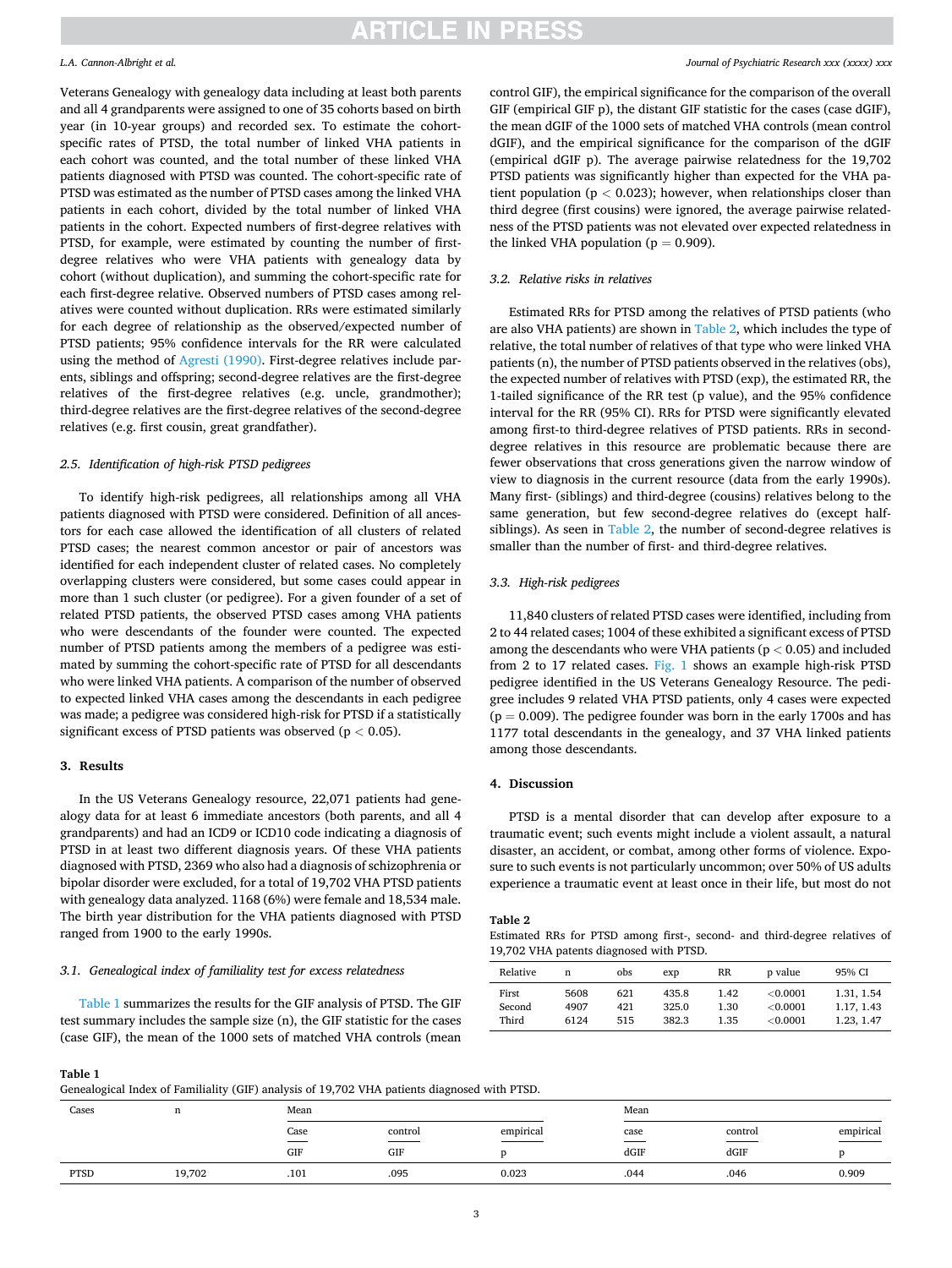<span id="page-3-0"></span>

**Fig. 1. Example VHA high-risk PTSD pedigree. Males are squares; females are circles.** The second male descendent shown in the 4th generation had two marriages, indicated by an arrow on the marriage lines to his 2 spouses.

go on to develop PTSD. It has been estimated that approximately 7–8 percent of all adults in the US will develop PTSD during their lifetime ([Kessler et al., 1995](#page-4-0), [2008](#page-4-0)), suggesting some variability in predisposition to response to trauma.

US combat veterans are potentially exposed to many more such traumatic events, and they have been estimated to demonstrate a 2 to 4 fold increase in prevalence of PTSD compared to US civilians ([Richardson et al., 2010](#page-5-0)). The U.S. Department of Veterans Affairs estimates that PTSD afflicts almost 31% of Vietnam veterans, up to 12% of Gulf War veterans, and between 11 and 20% of veterans of Operation Iraqi Freedom and Operation Enduring Freedom (the Afghan theater) ([www.ptsd.va.gov\)](http://www.ptsd.va.gov). PTSD is recognized as a "signature injury" of individuals serving in the Iraq and Afghanistan conflict [\(Hoge et al., 2004](#page-4-0); [Yaffe et al., 2010\)](#page-5-0). It is a significant and costly illness to veterans, their families, and to society. Better understanding of the causes of PTSD could allow improvements in prevention, diagnosis, and treatment.

Although twin studies based mostly on combat Veterans have indicated that PTSD symptoms and symptom clusters are moderately heritable, more distant genetic relationships and families have not typically been studied. A study examining risk and clustering of PTSD in both close and distant relatives has not been possible previously. This study of genetic relationships among VHA patients diagnosed with PTSD has allowed examination of the hypothesis of a heritable contribution to PTSD predisposition by comparing the familial clustering of PTSD with the expected clustering in the VHA population. Using this partial US genealogy of over 70 million individuals linked to diagnosis records for VHA patients, significant evidence for excess familial clustering of PTSD has already been observed; significantly elevated risks to first-, second-, and third-degree relatives were observed, and multiple high-risk PTSD pedigrees were identified; these results provide strong evidence that there is some heritable contribution underlying PTSD predisposition.

Some genetic relationships, and therefore some familial clustering, might be expected among Veterans. Service in the Armed Forces does cluster in families, likely for social rather than genetic reasons. The power of this resource is that comparisons of familial clustering extend to distant relationships among individuals, and that observed familial clustering can be compared to "expected" familial clustering as observed in the resource, allowing control for "Military families". This unique resource has allowed the identification of extended pedigrees with multiple related PTSD cases that exhibit a statistically significant excess of PTSD and are unlikely to represent chance clusters or clusters based on shared environment.

In a previous analysis of a smaller version of this resource we replicated published evidence for excess familial relatedness for Alzheimer's Disease, Parkinson's Disease and Prostate cancer, thus validating this US Veterans Genealogy Resource in terms of data quality and power for genetic analysis [\(Cannon-Albright et al., 2018](#page-4-0)). Here we analyze an even more complete version of the resource for a phenotype more associated with military service.

There are limitations to analysis of the US Veterans Genealogy Resource. It would be optimal to match controls based on all characteristics that might affect record linking; we know that birth year, sex, and birth state (Utah or not) affect relatedness in the similar UPDB genealogical resource that represents the Utah population ([Cannon-Albright, 2008\)](#page-4-0). We have only matched on birth year and sex for this VHA analysis, due to lack of sufficient sample sizes for matching on birth state. Similarly, we did not have sufficient sample size for matching on VISN. Matching for factors affecting risk of PTSD is also critical; higher rates of PTSD in African Americans have been demonstrated [\(Alegria et al., 2013\)](#page-4-0), and it is estimated that more than 10% of the VHA population is African American. Historically race data has not been stored for the majority of demographic medical records in the VHA system; it was not available for these analyses. In future we propose to access and use additional VHA data, which might include, for example, race, birth state, VISN, occupational exposures, rank, and socio-economic status when available, for purposes of matching.

Data censoring could also cause limitations in analysis of this resource. VHA cases without genealogy data, or who fail to link to genealogy data, were censored (or remain unidentified as cases), as were individuals with PTSD who were diagnosed outside the VHA system or diagnosed before 1994, or who remained undiagnosed. In addition, genealogy data may not always represent biological relationships. An additional limitation is that the data represents primarily males, Veterans, and individuals with public genealogy data available (primarily those of Northern European ancestry); conclusions may not be appropriately extrapolated beyond this population. Richardson [\(Richardson](#page-5-0)  [et al., 2010\)](#page-5-0) has additionally noted that the VHA serves only about one third of all Veterans nationally, and that this patient population may have a lower income and higher illness burden than the general population of veterans.

The use of ICD coding to identify PTSD cases is a potential limitation that has been investigated. McCarron [\(McCarron et al., 2014](#page-5-0)) showed that for 90% of the medical records of Veterans containing at least one ICD9 code for PTSD the diagnosis was confirmed by VA mental health care providers; for 6% of such patients the diagnosis was refuted by the provider (false positives). Gravely ([Gravely et al., 2011](#page-4-0)) showed a positive predictive value of 75% for PTSD using a classification rule of at least 1 PTSD diagnosis. To provide stringent classification of PTSD affection in this analysis, a diagnosis of PTSD present in at least one diagnosis-coded encounter in at least two different years was required. Additionally, VHA patients diagnosed with PTSD who also had either a schizophrenia or a bipolar disorder diagnosis in at least 2 different years were excluded.

The US Veterans Genealogy Resource also has several strengths. The familial clustering methods presented are robust to the types of data censoring expected. Controls are VHA patients who are matched for sex and birth year and are required to have linkage to genealogy data of similar quality and quantity as cases (at least 6 of 14 immediate ancestors representing both maternal and paternal lines). It is difficult to conceive of a mechanism by which significant excess relatedness would exhibit itself in the resource in the absence of any true heritable component. The methods presented are also robust to misclassification of cases. False negatives (missing identification of true PTSD cases) could result in failing to observe evidence for excess relatedness. False positives, even at a very high rate, could only affect this clustering analysis if the assignment of a false diagnosis of PTSD in a VHA patient occurred much more often among close and distant relatives of PTSD cases than among all VHA patients. This is unlikely given the distance of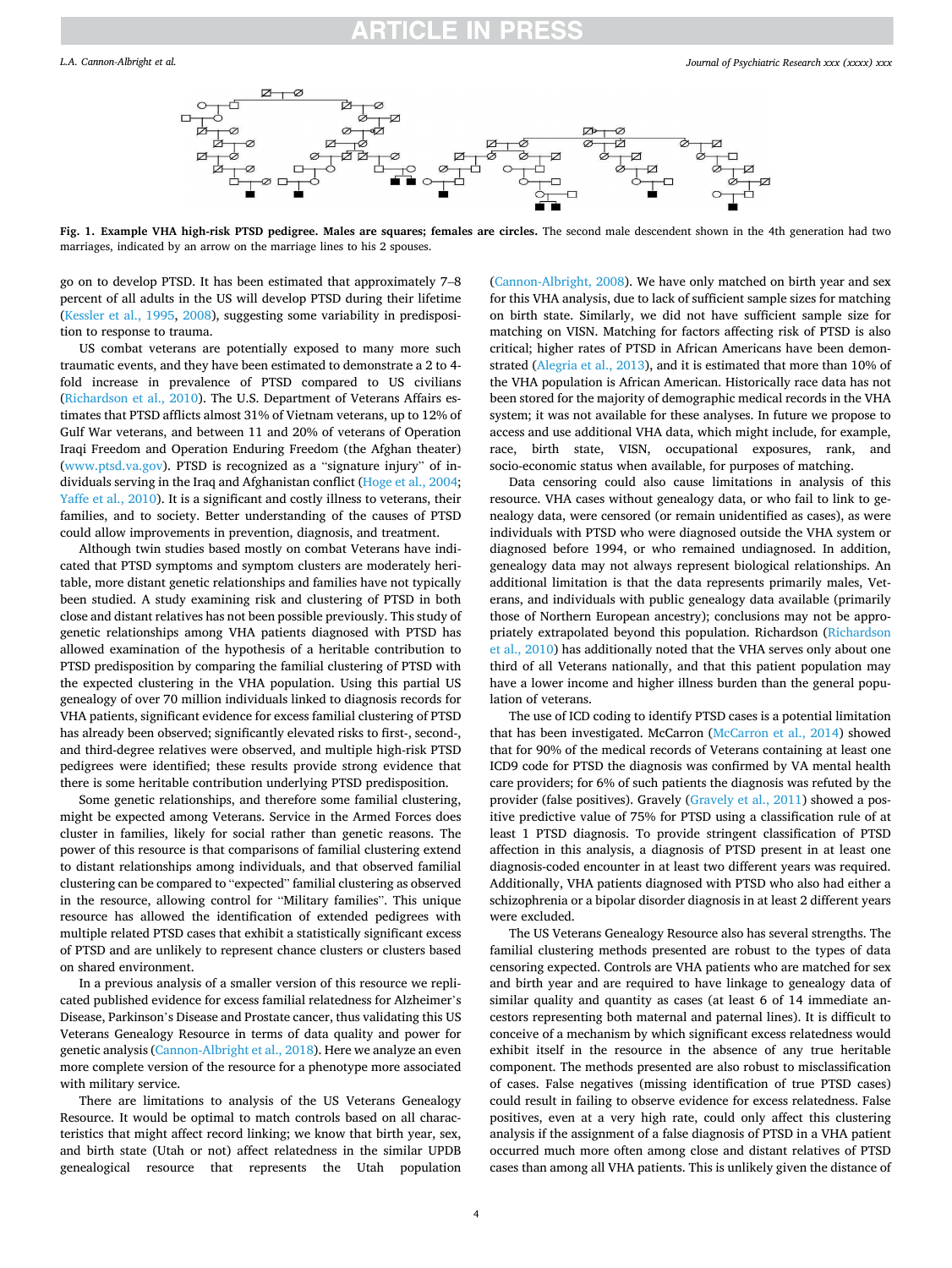#### <span id="page-4-0"></span>*L.A. Cannon-Albright et al.*

the genetic relationships that provide the evidence of excess clustering. The relationships represented were identified from many VHA facilities across the US, with diagnoses assigned by many different health care providers.

This US Veterans Genealogy Resource represents what may be the largest existing genealogy linked to medical phenotype data; this is based on its current size of over 70 million individuals and its linkage to medical data for over 1 million VHA patients. This resource needs to be completed with additional genealogy data which will link to additional VHA patients. The eventual size of this US genealogy, upon completion, could be 300–400 million individuals, including 40–60% of the 13 million VHA patients with demographic data expected to link to genealogy data. The analysis of the clustering of PTSD presented here is an example of the utility of the resource for genetic studies. Evidence for a genetic contribution to predisposition to health-related phenotypes can be demonstrated, and high-risk pedigrees informative for predisposition gene identification can be identified. This resource may be uniquely powerful for analysis of phenotypes like PTSD that are highly associated with military service.

This VHA resource could continue to grow and improve. More PTSD cases will be identified and the PTSD phenotype can be further refined with additional medical data. Combining the US Veterans Genealogy data with the VHA Million Veterans Program (MVP), which is collecting and storing DNA and demographic and risk data for 1 million VHA patients, would provide opportunities for powerful genetic analyses. Combining the US Veterans Genealogy data with genotypes, exposure data, and demographic data would allow informative genetic studies that include relationship data on an extremely large scale, unique gene x environment combinations, and analysis of other service-related medical conditions. PTSD has been linked to an increased risk of Alzheimer's and other dementias (Greenberg et al., 2014), and other associations are possible. Stein [\(Stein et al., 2021](#page-5-0)) recently reported a GWAS of PTSD and symptom subdomains in the VHA MVP data using more specific qualitative and quantitative symptom phenotypes extracted from the medical record. If MVP genotype data were available for some of the PTSD cases in some of the high-risk PTSD pedigrees described here, it is likely that rare, shared predisposition genetic variants could be identified.

This VHA genealogy resource with linked medical data may be especially powerful for analysis of phenotypes that are rarely observed and that are strongly associated with military service; it can powerfully address the potential genetic contribution to conditions prevalent in Veterans and of interest to the VHA. This analysis of familial clustering for VHA patients diagnosed with PTSD appears to be the first such analysis of PTSD familial clustering. The analyses presented support a genetic contribution to PTSD predisposition, but do not exclude the additional contribution of environmental risk factors. Nor do the analyses shed any light on the basis of the genetic contribution, but such a predisposition might, for example, be related to the ability to build or store strong memories (De Quervain et al., 2012), or to resilience ([Vyas](#page-5-0)  [et al., 2016\)](#page-5-0), among other characteristics.

#### **Author statement**

**Lisa A Cannon-Albright:** Conceptualization; Formal analysis; Funding acquisition, Investigation, Methodology, Project administration, Resources, Software, Supervision, Validation, Visualization, Writing – original draft, Writing – review & editing. **Jennifer Romesser:** Validation, Writing – review & editing. **Craig C Teerlink:**  Data curation, Methodology, Validation, Writing – review & editing. **Alun Thomas:** Methodology, Validation, Writing – review & editing. **Lawrence J. Meyer:** Funding acquisition, Investigation, Resources, Writing – review  $&$  editing.

### **Declaration of competing interest**

All authors have no conflicts to declare.

#### *Journal of Psychiatric Research xxx (xxxx) xxx*

#### **Acknowledgements**

This material is based upon work supported in part by the Department of Veterans Affairs, Veterans Health Administration, Office of Research and Development, and by the VA HSR&D Informatics, Decision-Enhancement, and Analytic Sciences (IDEAS) Center of Innovation (CIN 13–414).

#### **References**

- [Afifi, T.O., Asmundson, G.J.G., Taylor, S., Jang, K.L., 2010. The role of genes and](http://refhub.elsevier.com/S0022-3956(21)00720-2/sref1) [environment on trauma exposure and posttraumatic stress disorder symptoms: a](http://refhub.elsevier.com/S0022-3956(21)00720-2/sref1)  [review of twin Studies. Clin. Psychol. Rev. 30, 101](http://refhub.elsevier.com/S0022-3956(21)00720-2/sref1)–112.
- [Agresti, A., 1990. Categorical Data Analysis. Wiley, New York.](http://refhub.elsevier.com/S0022-3956(21)00720-2/sref2)
- [Albright, F., Light, K., Light, A., Bateman, L., Cannon-Albright, L.A., 2011. Evidence for a](http://refhub.elsevier.com/S0022-3956(21)00720-2/sref3)  [heritable predisposition to chronic fatigue syndrome. BMC Neurol. 11 \(1\), 62.](http://refhub.elsevier.com/S0022-3956(21)00720-2/sref3)
- [Albright, F., Teerlink, C., Werner, T.L., Cannon-Albright, L.A., 2012. Significant evidence](http://refhub.elsevier.com/S0022-3956(21)00720-2/sref4)  [for a heritable contribution to cancer predisposition: a review of cancer familiality](http://refhub.elsevier.com/S0022-3956(21)00720-2/sref4)  [by site. BMC Cancer 12, 138](http://refhub.elsevier.com/S0022-3956(21)00720-2/sref4).
- [Alegria, M., Fortuna, L.R., Lin, J.Y., Norris, L.F., Gao, S., Takeuchi, D.T., Jackson, J.S.,](http://refhub.elsevier.com/S0022-3956(21)00720-2/sref5)  [Shrout, P.E., Valentine, A., 2013 Dec. Prevalence, risk and correlates of](http://refhub.elsevier.com/S0022-3956(21)00720-2/sref5)  [posttraumatic stress disorder across ethnic and racial minority groups in the. U.S.](http://refhub.elsevier.com/S0022-3956(21)00720-2/sref5)  [Med Care. 51 \(12\), 1114](http://refhub.elsevier.com/S0022-3956(21)00720-2/sref5)–1123.
- [Almli, L.M., Fani, N., Smith, A.K., Ressler, K.J., 2014 Feb. Genetic approaches to](http://refhub.elsevier.com/S0022-3956(21)00720-2/sref6) [understanding post-traumatic stress disorder. Int. J. Neuropsychopharmacol. 17 \(2\),](http://refhub.elsevier.com/S0022-3956(21)00720-2/sref6)  355–[370](http://refhub.elsevier.com/S0022-3956(21)00720-2/sref6).
- [Ashley-Koch, A.E., Garrett, M.E., Gibson, J., Liu, Y., Dennis, M.F., Kimbrel, N.A., 2015.](http://refhub.elsevier.com/S0022-3956(21)00720-2/sref7) [Veterans Affairs mid-Atlantic mental illness research, education and clinical center](http://refhub.elsevier.com/S0022-3956(21)00720-2/sref7)  [workgroup, Beckham JC, Hauser MA. Genome-wide association study of](http://refhub.elsevier.com/S0022-3956(21)00720-2/sref7) [posttraumatic stress disorder in a cohort of Iraq-Afghanistan era veterans. J. Affect.](http://refhub.elsevier.com/S0022-3956(21)00720-2/sref7)  [Disord. 184, 225](http://refhub.elsevier.com/S0022-3956(21)00720-2/sref7)–234.
- [Breslau, N., David, G.C., Andreski, P., Peterson, E., 1991 Mar. Traumatic events and](http://refhub.elsevier.com/S0022-3956(21)00720-2/sref9) [posttraumatic stress disorder in an urban population of young adults. Arch. Gen.](http://refhub.elsevier.com/S0022-3956(21)00720-2/sref9) [Psychiatr. 48 \(3\), 216](http://refhub.elsevier.com/S0022-3956(21)00720-2/sref9)–222.
- [Brewin, C.R., Andrews, B., Valentine, J.D., Oct 2000. Meta-analysis of risk factors for](http://refhub.elsevier.com/S0022-3956(21)00720-2/sref10) [posttraumatic stress disorder in trauma-exposed adults. J. Consult. Clin. Psychol. 68](http://refhub.elsevier.com/S0022-3956(21)00720-2/sref10)  [\(5\), 748](http://refhub.elsevier.com/S0022-3956(21)00720-2/sref10)–766.
- [Cannon, L., Bishop, D.T., Skolnick, M.H., Hunt, S., Lyon, J.L., Smart, C., 1982. Genetic](http://refhub.elsevier.com/S0022-3956(21)00720-2/sref8) [epidemiology of prostate cancer in the Utah Mormon genealogy. Cancer Surv. 1 \(1\),](http://refhub.elsevier.com/S0022-3956(21)00720-2/sref8)  48–[69](http://refhub.elsevier.com/S0022-3956(21)00720-2/sref8).
- [Cannon-Albright, L.A., Thomas, A., Goldgar, D.E., Gholami, K., Rowe, K., Jacobsen, M.,](http://refhub.elsevier.com/S0022-3956(21)00720-2/sref36)  [McWhorter, W., Skolnick, M.H., 1994. Familiality of cancer in Utah. Cancer Res. 54](http://refhub.elsevier.com/S0022-3956(21)00720-2/sref36)  [\(9\), 2378](http://refhub.elsevier.com/S0022-3956(21)00720-2/sref36)–2385.
- [Cannon-Albright, L.A., 2008. Utah family-based analysis: past, present and future. Hum.](http://refhub.elsevier.com/S0022-3956(21)00720-2/sref11)  [Hered. 65 \(4\), 209](http://refhub.elsevier.com/S0022-3956(21)00720-2/sref11)–220.
- [Cannon-Albright, L.A., Dintelman, S., Maness, T., Backus, S., Thomas, A., Meyer, L.J.,](http://refhub.elsevier.com/S0022-3956(21)00720-2/sref14) [2013. Creation of a national resource with linked genealogy and phenotypic data:](http://refhub.elsevier.com/S0022-3956(21)00720-2/sref14)  [the Veterans Genealogy Project. Genet. Med. 15 \(7\), 541](http://refhub.elsevier.com/S0022-3956(21)00720-2/sref14)–547.
- [Cannon-Albright, L.A., Dintelman, S., Maness, T., Cerny, J., Thomas, A., Backus, S.,](http://refhub.elsevier.com/S0022-3956(21)00720-2/sref12)  [Farnham, J.M., Teerlink, C.C., Contreras, J., Kauwe, J.K., Meyer, L.J., 2018; Aug 1.](http://refhub.elsevier.com/S0022-3956(21)00720-2/sref12)  [A Population Genealogy Resource shows evidence of familial clustering for](http://refhub.elsevier.com/S0022-3956(21)00720-2/sref12)  Alzheimer'[s Disease. Neurol Genet \(4\), 4.](http://refhub.elsevier.com/S0022-3956(21)00720-2/sref12)
- [De Quervain, D.J.F., Kolassa, I.-T., Ackermann, S., Aerni, A., Boesiger, P., Demougin, P.,](http://refhub.elsevier.com/S0022-3956(21)00720-2/sref13)  [Elbert, T., Ertl, V., Gschwind, L., Hadziselimovic, N., Hanswer, E., Heck, A.,](http://refhub.elsevier.com/S0022-3956(21)00720-2/sref13) [Hieber, P., Uuynh, K.-D., Klarhofer, M., Luechinger, R., Raxch, B., Scheffler, K.,](http://refhub.elsevier.com/S0022-3956(21)00720-2/sref13) [Spalek, K., Stippich, C., Vogler, C., Vukojevic, V., Stetak, A., Papassotiropoulos, A.,](http://refhub.elsevier.com/S0022-3956(21)00720-2/sref13)  2012. PKCα [is genetically linked to memory capacity in healthy subjects and to risk](http://refhub.elsevier.com/S0022-3956(21)00720-2/sref13)  [for posttraumatic stress disorder in genocide survivors. Proc. Natl. Acad. Sci. Unit.](http://refhub.elsevier.com/S0022-3956(21)00720-2/sref13)  [States Am. 109 \(22\), 8746](http://refhub.elsevier.com/S0022-3956(21)00720-2/sref13)–8751.
- [Gravely, A.A., Cutting, A., Nugent, S., Grill, J., Carlson, K., Spoont, M., 2011. Validity of](http://refhub.elsevier.com/S0022-3956(21)00720-2/sref15)  [PTSD diagnoses in VA administrative data: comparison of VA administrative PTSD](http://refhub.elsevier.com/S0022-3956(21)00720-2/sref15) [diagnoses to self-reported PTSD checklist scores. JRRD Vol 48 \(Number 1\), p21](http://refhub.elsevier.com/S0022-3956(21)00720-2/sref15)–30.
- [Greenberg, M.S., Tanev, K., Marin, M.-F., Pitman, R.K., 2014. Stress, PTSD, and](http://refhub.elsevier.com/S0022-3956(21)00720-2/sref16) dementia. Alzheimer'[s Dementia 10, S155](http://refhub.elsevier.com/S0022-3956(21)00720-2/sref16)–S165.
- [Hoge, E.W., Castro, C.A., Messer, S.C., McGurk, D., Cotting, D.I., Koffman, R.L., 2004.](http://refhub.elsevier.com/S0022-3956(21)00720-2/sref17) [Combat duty in Iraq and Afghanistan, mental health problems, and barriers to care.](http://refhub.elsevier.com/S0022-3956(21)00720-2/sref17)  [N E J M 35 \(1\), 13](http://refhub.elsevier.com/S0022-3956(21)00720-2/sref17)–22.
- [Horne, B.D., Camp, N.J., Muhlestein, J.B., Cannon-Albright, L.A., 2004. Evidence for a](http://refhub.elsevier.com/S0022-3956(21)00720-2/sref18)  [heritable component in death resulting from aortic and mitral valve diseases.](http://refhub.elsevier.com/S0022-3956(21)00720-2/sref18) [Circulation 110 \(19\), 3143](http://refhub.elsevier.com/S0022-3956(21)00720-2/sref18)–3148.
- [Horne, B.D., Camp, N.J., Muhlestein, J.B., Cannon-Albright, L.A., 2006. Identification of](http://refhub.elsevier.com/S0022-3956(21)00720-2/sref19)  [excess clustering of coronary heart diseases among extended pedigrees in a](http://refhub.elsevier.com/S0022-3956(21)00720-2/sref19) [genealogical population database. Am. Heart J. 152 \(2\), 305](http://refhub.elsevier.com/S0022-3956(21)00720-2/sref19)–311.
- [Kessler, R.C., Wang, P.S., 2008. The descriptive epidemiology of commonly occurring](http://refhub.elsevier.com/S0022-3956(21)00720-2/sref20) [mental disorders in the U.S. Annu. Rev. Publ. Health 29, 115](http://refhub.elsevier.com/S0022-3956(21)00720-2/sref20)–129.
- [Kessler, R.C., Sonnega, A., Bromet, E., Hughes, M., Nelson, C.B., 1995. Posttraumatic](http://refhub.elsevier.com/S0022-3956(21)00720-2/sref21) [stress disorder in the national comorbidity survey. Arch. Gen. Psychiatr. 52,](http://refhub.elsevier.com/S0022-3956(21)00720-2/sref21)  [1048](http://refhub.elsevier.com/S0022-3956(21)00720-2/sref21)–1060.
- [Koenen, K.C., Harley, R., Lyons, M.J., Wolfe, J., Simpson, J.C., Goldberg, J., Eisen, S.A.,](http://refhub.elsevier.com/S0022-3956(21)00720-2/sref22)  [Tsuang, M., 2002. A twin registry study of familial and individual risk factors for](http://refhub.elsevier.com/S0022-3956(21)00720-2/sref22)  [trauma exposure and posttraumatic stress disorder. J. Nerv. Ment. Dis. 190,](http://refhub.elsevier.com/S0022-3956(21)00720-2/sref22)  209–[218](http://refhub.elsevier.com/S0022-3956(21)00720-2/sref22).